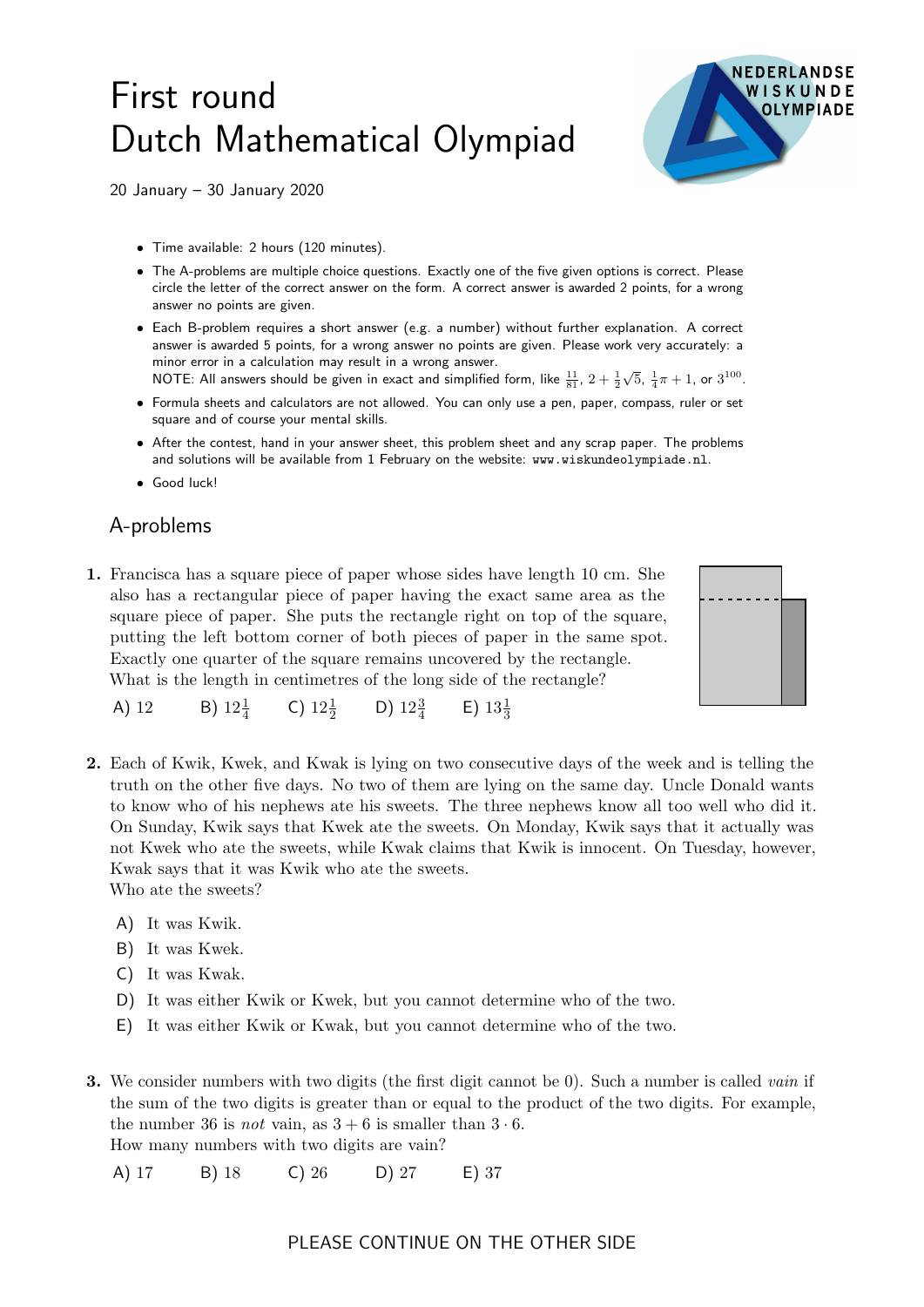4. A box measuring 4 dm by 15 dm is shoved against the wall. On top of it, a second box, measuring 12 dm by 6 dm, is placed. A ladder exactly touches the ground, the two boxes and the wall. See the figure (which is not drawn to scale).

What is the length of the ladder in dm?

A) 30 \tB) 
$$
8\sqrt{15}
$$
 C) 31 \tD)  $22\sqrt{2}$  E)  $18\sqrt{3}$ 



5. On a  $4\times4$  board, there are 16 grass hoppers, each on its own square. At a certain time, each grass hopper jumps to an adjacent square: to the square above, below, left, or right of its current square, but not diagonally and not leaving the board.

What is the maximum number of squares that can be empty after the grass hoppers have jumped?

- A) 8 B) 9 C) 10 D) 11 E) 12
- **6.** In the table below each of the three rows is a correct calculation (the symbol  $\div$  denotes division). Also each of the three columns (read from top to bottom) is a correct calculation. However, the digits in the table have been replaced by letters. Different letters represent different digits and no digits are 0.

|              | $ABC - ADF =$   |                 | - F                    |
|--------------|-----------------|-----------------|------------------------|
| $^{+}$       |                 |                 |                        |
|              | $ADD \div GC =$ |                 | $\left( \cdot \right)$ |
| —            | -               |                 | $=$                    |
| $CEF$ $\div$ | GD              | $\sim$ $\equiv$ | $\Box$                 |

Which digit does E represent?

A) 1 B) 3 C) 5 D) 7 E) 9

Which of the following five figures has the smallest radius?

7. We consider figures consisting of six squares whose sides have length 1. The radius of such a figure is the radius of the smallest circle containing the *raatus* of such a figure is the radius of the smallest circle containing the whole figure. On the right, there is an example of a figure with radius  $\sqrt{5}$ .



A) A B) B C) C D) D E) E A B C D E

8. Lieneke is making bracelets with beads. Each bracelet has six beads: two white, two grey, and two black beads. Some bracelets look different on first sight, but are actually not different: by turning or flipping the first one over, it looks the same as the other one. For example, the following three bracelets are the same.



How many really different bracelets can Lieneke make?

A) 10 B) 11 C) 12 D) 14 E) 15